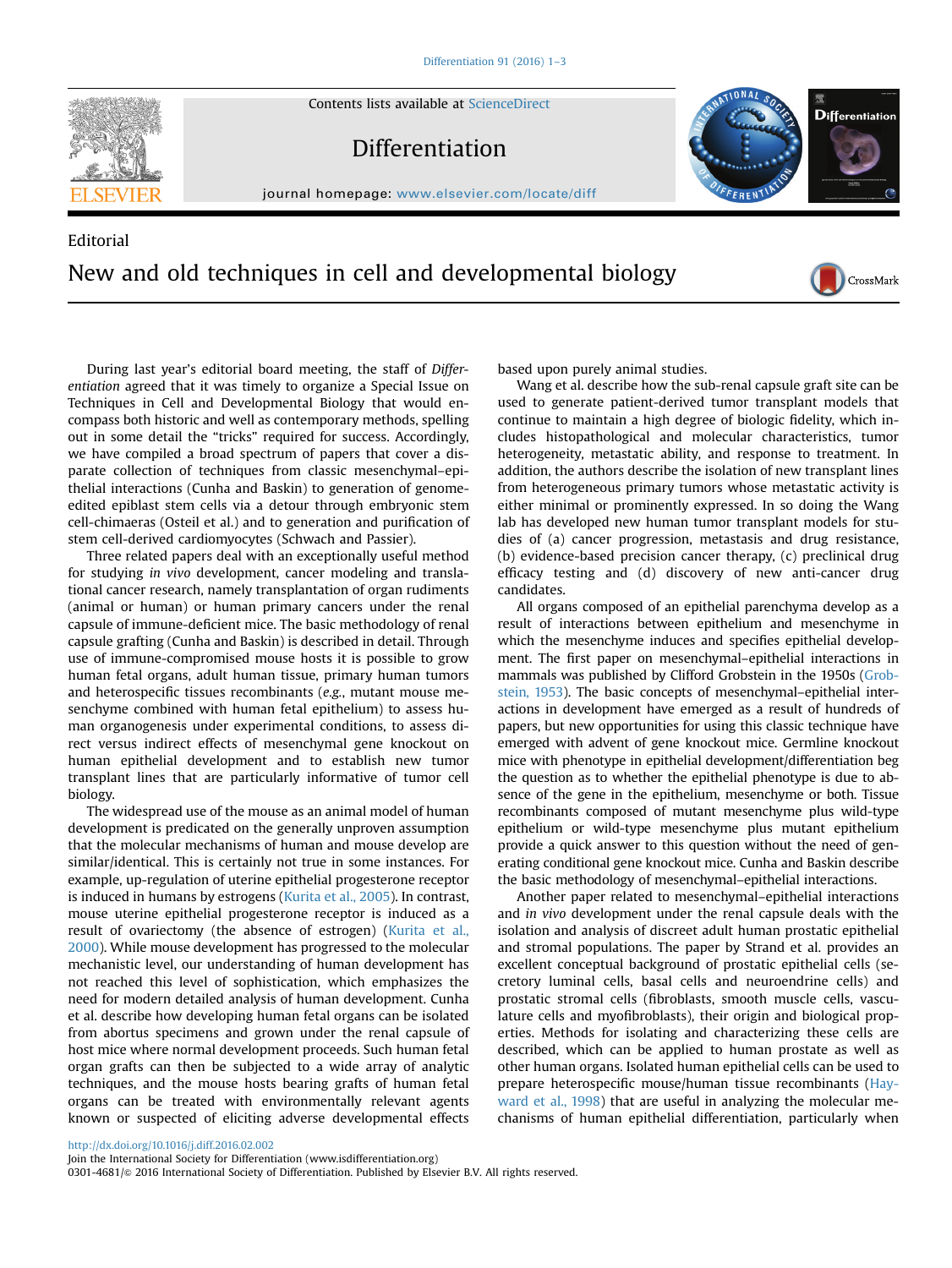such heterospecific mouse/human tissue recombinants are grafted under the renal capsule of immune-deficient mice.

The paper by Rosario et al. deals with gene expression in the murine uterine compartments (luminal epithelium, glandular epithelium and stroma) whose coordinated function is essential for embryo attachment, subsequent invasion into the endometrial stroma and embryo/fetal development. Unraveling this incredibly complex process requires analysis of the specific signaling mechanisms in the individual cellular compartments of the uterus. The authors describe methods for the isolation of murine luminal uterine epithelium and subsequent analysis of gene expression/ signaling pathways. Methods are described for the analysis of RNA and proteins by qPCR, immunostaining and Western blotting. These methods can be applied to the cellular compartments of the uterus during embryo invasion and endometrial development and to other organs.

Organ culture has been an established technique for growing embryonic organs. The advantage of this technique is that it preserves tissue architecture and maintains cell–cell contacts and signaling relationships. In addition, it provides the opportunity of assessing the effects of exogenous factors such as inhibitors, growth factors and morpholinos to probe the mechanisms of organogenesis. McClelland and Bowles review the three established techniques for ex vivo culture of embryonic organs: (a) filter culture, (b) agar block culture and (c) hanging drop culture. Advantages and disadvantages of each of these techniques are reviewed. While all 3 techniques have merit, the key disadvantage of agar-block and filter based culture is the large amount of media required which can make these approaches expensive. Hanging drop culture, most commonly used to enable the aggregation of embryonic stem cells into embryoid bodies, can be employed for ex vivo organ culture. This method requires only 40 μL of media per drop and isolates every explant to a trackable unit. Methods for each of these techniques are described along with media formulations to provide the user with clues to optimal culture methods for their needs.

The in utero development of mammals drastically reduces the accessibility of the mammalian embryo and limits the range of experimental manipulations possible in the study of gene function and signaling pathways during embryonic development. Gonçalves et al. describe simple culture techniques for studying and manipulating mid-gestation mouse embryos explanted on top of a floating membrane filter in defined culture media. Viability of short-term cultured embryos as assessed by apoptosis and proliferation demonstrated only a slight increase in apoptosis after 12 h of culture compared to embryos developing in utero. Significantly, differentiation and morphogenesis proceed normally as assessed by 3D imaging of the transformation of the myotome into deep back muscles. Not only does muscle cell differentiation occur as expected, but also extracellular matrix organization is normal, and the myotome splits normally into its normal 3 epaxial muscle groups. The method allows for the culture and manipulation of mammalian embryo explants and permits the manipulation of developmental events in a controlled serum-free environment. Explants grown under these ex utero conditions simulate real developmental events that occur in utero.

One of the persistent problems in working with small embryonic rudiments is obtaining paraffin sections for histology, immunohistochemistry and in situ hybridization with the appropriate "section orientation" to facilitate interpretation. A second paper by McClellan et al. describes agarose/gelatin immobilization of tissues or embryo segments for orientated paraffin embedding and sectioning. This simple method solves a persistent problem that many embryologists have endured.

Tissue ablation experiments have been used for many years as a method for studying early embryonic patterning and regenerative properties of embryonic tissues during organogenesis. Surgical ablation procedures based on removal of tissues during organ formation depend on the individual skills of the researcher, are difficult to reproduce, and often result in extensive tissue disruption and embryonic death. Palmquist-Gomes et al. describe a method to generate precise, discrete, locally restricted and highly reproducible wounds in the developing chick embryo using a liquid nitrogen-cooled metallic probe. This in ovo procedure allows for study of organ-specific tissue responses to damage, such as compensatory cell growth, cell differentiation, and reparative/regenerative mechanisms throughout the embryonic lifespan. This method could also be used on organ culture explants.

Kelder et al. present a paper of general interest to those interested in studying in ovo development in chick embryos, but with a specific focus on the developing cardiac conduction system. The authors provide a concise review of heart morphology and cardiac development in the chick. The avian embryo is noted for its ease of accessibility making it particularly suitable for in ovo microsurgery and manipulation. The authors summarize a variety of techniques used to study development of the cardiac conduction system in avian embryos. Based on the large amount of relevant data arising from experiments in avian embryos, the avian embryo will continue to be a powerful model system to study development in general and the developing cardiac conduction system in particular.

The paper by Ipulan et al. focuses on establishment of sexual dimorphism within developing male and female reproductive tracts. The authors provide an excellent conceptual background for development of sexual dimorphism that emerges during pre- and early postnatal periods in the mouse with particular emphasis on external genitalia. Experimental techniques involving hormonal modulation of sexual dimorphism as well as the critical time windows for hormonal modulation are described. The authors provide detailed information on the various transgenic mice useful for investigating sexual dimorphism of reproductive structures. In addition, the authors emphasize those mutants and hormonal treatments that generate phenotype relevant to hypospadias.

Use of immunohistochemistry or in situ hybridization on tissue sections or wholemounts of embryonic organs is useful, but has its limitations. High-resolution three-dimensional (3D) analysis can provide a clear global view of gene expression that for some purposes is superior to section- or wholemount-based procedures. Wright and Horn describe a method of 3D analysis of the mouse cochlea that permits imaging of the sensory cells of the cochlea. The method utilizes confocal imaging of immunostained wholemount preparations followed by 3D analysis using the Imaris software. The 3D analysis of confocal stacks can be successfully used for investigating a number of mouse tissues and developmental processes.

The Hippo pathway is a key regulator of tissue and organ development and tissue regeneration, and when disrupted, promotes tumorigenic processes. For instance, in the early embryo, regulation of the Hippo pathway is important for specifying trophectoderm and the pluripotent embryonic cells of the inner blastula, while in the late gastrula, Hippo pathway inactivation supports notochord maintenance. The Hippo pathway also interacts with and controls the activity of other signaling pathways such as the TGFβ/Smad pathway, in which Hippo pathway activity influences the subcellular localization of Smad transcription factors. Narimatsu et al. describe techniques for examining crosstalk between Hippo and TGFβ signaling in polarizing mammary epithelial cells. In addition, the authors describe methods for analyzing the subcellular localization of the Hippo pathway effectors, Taz and Yap, using both in vitro cultured epithelial cells and in pre-gastrulation mouse embryos.